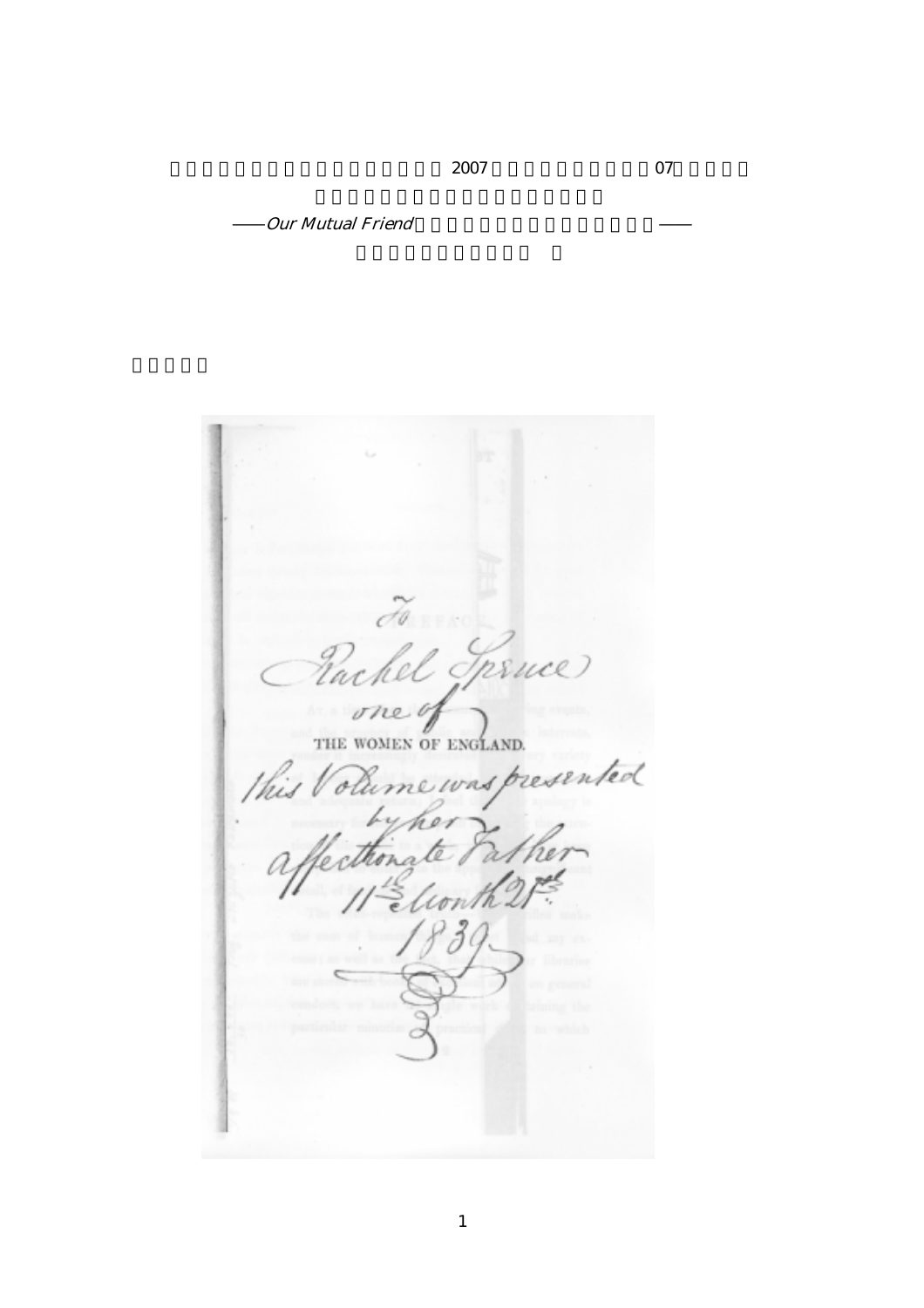Her married life glided happily on. She was alone all day, for, after an early breakfast her husband repaired every morning to the City, and did not return until their late dinner hour. . . . Such weighing and mixing and chopping and grating, such dusting and washing and polishing, such snipping and weeding and trowelling and other small gardening, such making and mending and folding and airing, such diverse arrangements, and above all such severe study! For Mrs. J.R., who had never been wont to do too much at home as Miss B.W., was under the constant necessity of referring for advice and support to a sage volume entitled The Complete British Family Housewife, which she would sit consulting, with her elbows on the table and her temples on her hands, like some perplexed enchantress poring over the Black Art (OMF: 681-2).

She ought always to remember that she is the first and the last, the Alpha and the Omega in the government of her establishment; and that it is by her conduct that its whole internal policy is regulated. She is, therefore, a person of far more importance in a community than she usually thinks she is. On her pattern her daughters model themselves; by her counsels they are directed; through her virtues all are honoured; — 'her children rise up and call her blessed; her husband, also, and he praiseth her.' Therefore, let each mistress always remember her responsible position, never approving a mean action, nor speaking an unrefined word (Beeton: 29).

"Lizzie, I wish you would tell me whether you have any friend of your own sex and age."

"I have lived that lonely kind of life, that I have never had one," was the answer. . . .

"I wish you could make a friend of me, Lizzie. Do you think you could? I have no more of what they call character, my dear, than a canary-bird, but I know I am trustworthy."

The wayward, playful, affectionate nature, giddy for want of the weight of some sustaining purpose, and capricious because it was always fluttering among little things, was yet a captivating one. To Lizzie it was so new, so pretty, at once so womanly and so childish, that it won her completely. And when Bella said again, "Do you think you could, Lizzie?" with her eyebrows raised, her head inquiringly on one side, and an odd doubt about it in her own bosom, Lizzie showed beyond all question that she thought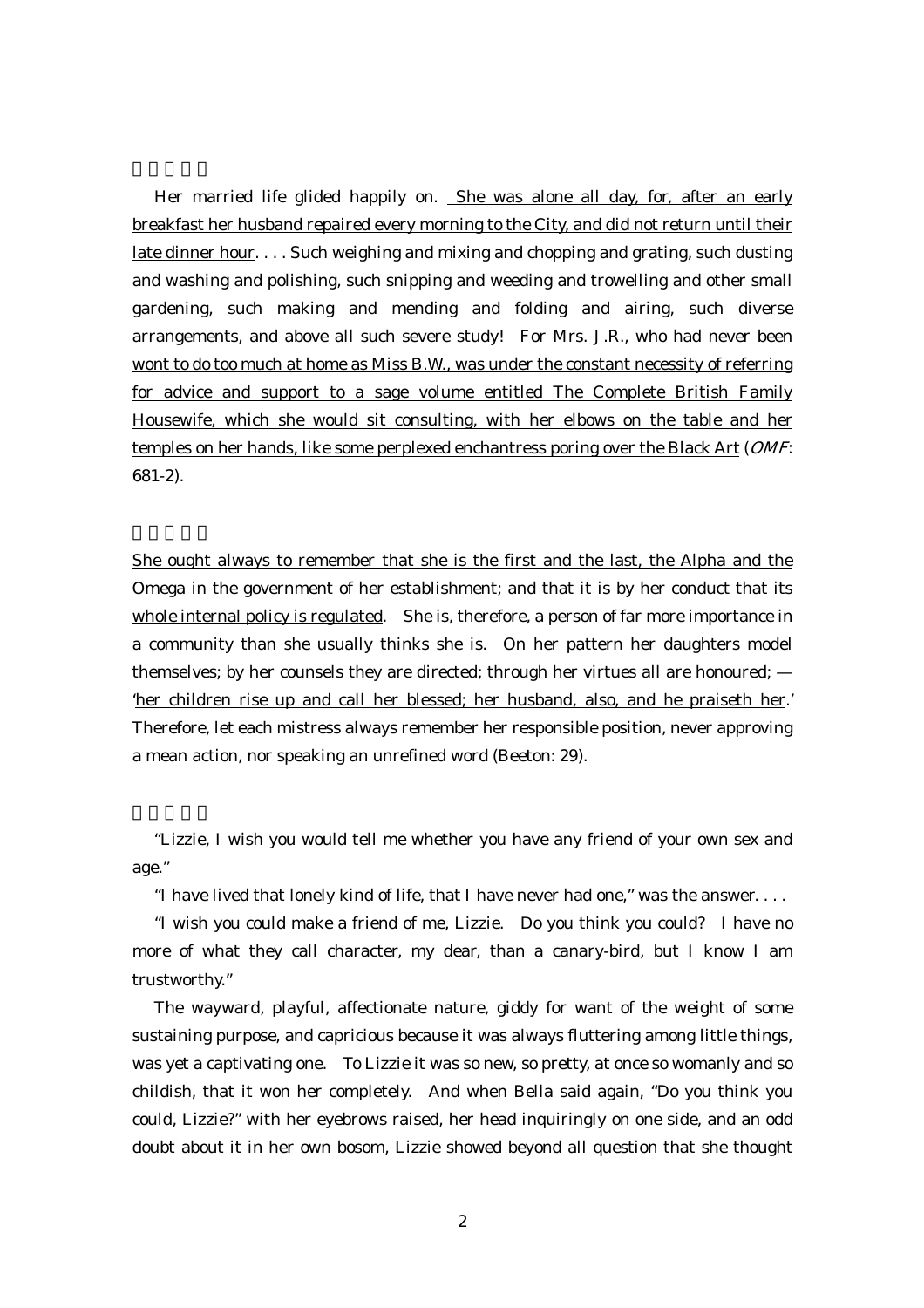she could (OMF: 524-5).

Again there must be an equality in friendship, to render it either lasting or desirable—an equality not only in rank and station, but, as far as may be, in intellectual advantages. However warm may be the attachment of two friends of different rank in society, they must occasionally be involved in dilemmas, from which it is impossible to escape without wounded feeling, either on one side or both. Each of these friends, it must be remembered, will have her relatives and connections, through whom her pride will be perpetually subject to imaginary insult, and her susceptibility to real pain (Daughters: 272-3).

"Pardon me, sir," says Twemlow, rather less mildly than usual, "I don't agree with you. If this gentleman's feelings of gratitude, of respect, of admiration, and affection, induced him (as I presume they did) to marry this lady —"

"This lady!" echoes Podsnap. . . .

 "I say," resumes Twemlow, "if such feelings on the part of this gentleman, induced this gentleman to marry this lady, I think he is the greater gentleman for the action, and makes her the greater lady. I beg to say, that when I use the word, gentleman, I use it in the sense in which the degree may be attained by any man." (OMF: 819-20)

MRS. JOHN ROKESMITH sat at needlework in her neat little room, beside a basket of neat little articles of clothing, which presented so much of the appearance of being in the dolls' dressmaker's way of business, that one might have supposed she was going to set up in opposition to Miss Wren. Whether the Complete British Family Housewife had imparted sage counsel anent them, did not appear, but probably not, as that cloudy oracle was nowhere visible. For certain, however, Mrs. John Rokesmith stitched at them with so dexterous a hand, that she must have taken lessons of somebody. Love is in all things a most wonderful teacher, and perhaps love (from a pictorial point of view, with nothing on but a thimble), had been teaching this branch of needlework to Mrs. John Rokesmith (OMF: 743).

It very soon became unnecessary to tell Bella what to look for, and an understanding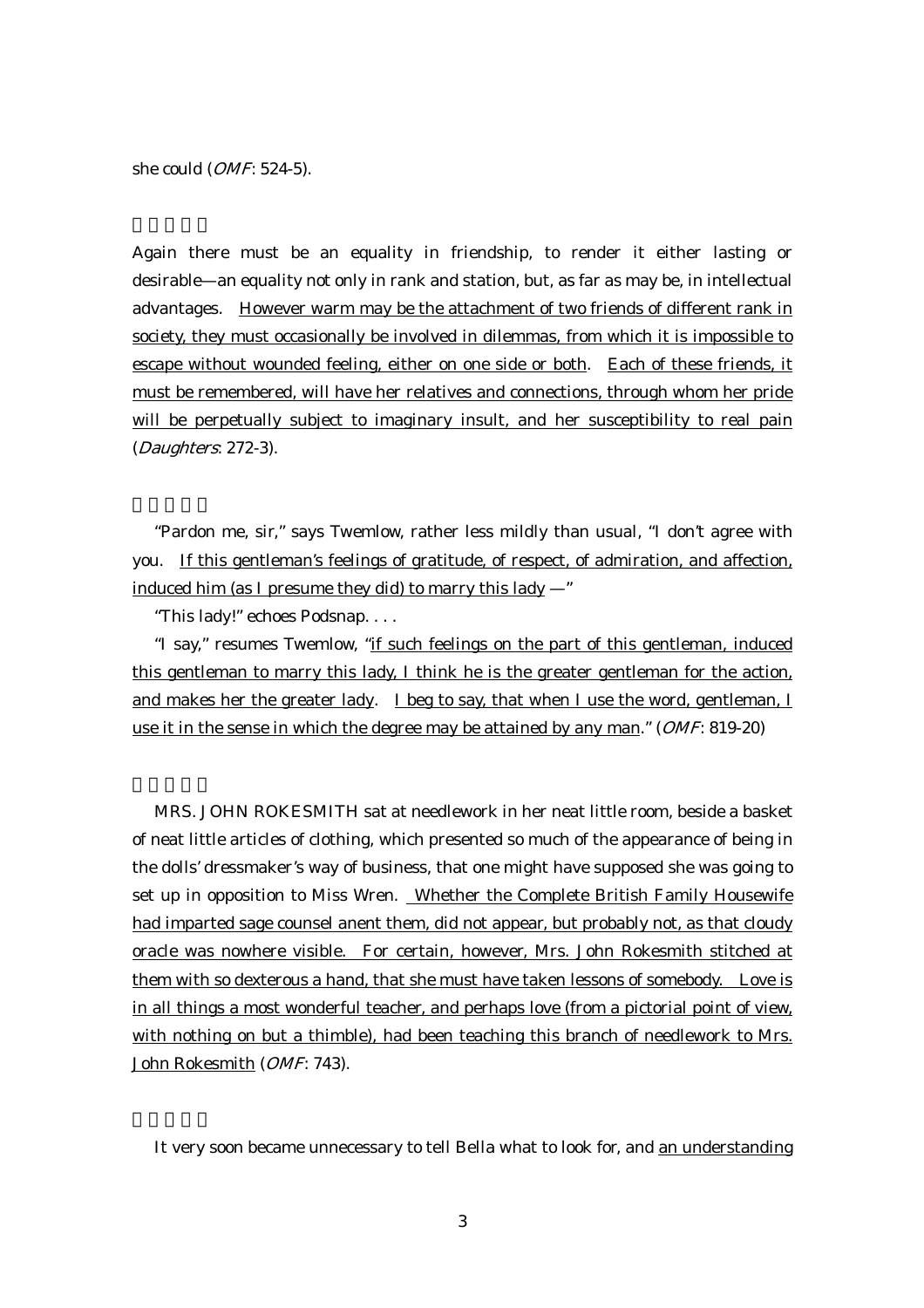was established between her and Mr. Boffin that she was always to look for Lives of Misers. Morning after morning they roamed about the town together, pursuing this singular research. Miserly literature not being abundant, the proportion of failures to successes may have been as a hundred to one; still Mr. Boffin, never wearied, remained as avaricious for misers as he had been at the first onset. . . . He seemed to save up his Misers as they had saved up their money. As they had been greedy for it, and secret about it, and had hidden it, so he was greedy for them, and secret about them, and hid them. But beyond all doubt it was to be noticed, and was by Bella very clearly noticed, that, as he pursued the acquisition of those dismal records with the ardour of Don Quixote for his books of chivalry, he began to spend his money with a more sparing hand. And often when he came out of a shop with some new account of one of those wretched lunatics, she would almost shrink from the sly dry chuckle with which he would take her arm again and trot away (OMF: 467-8).